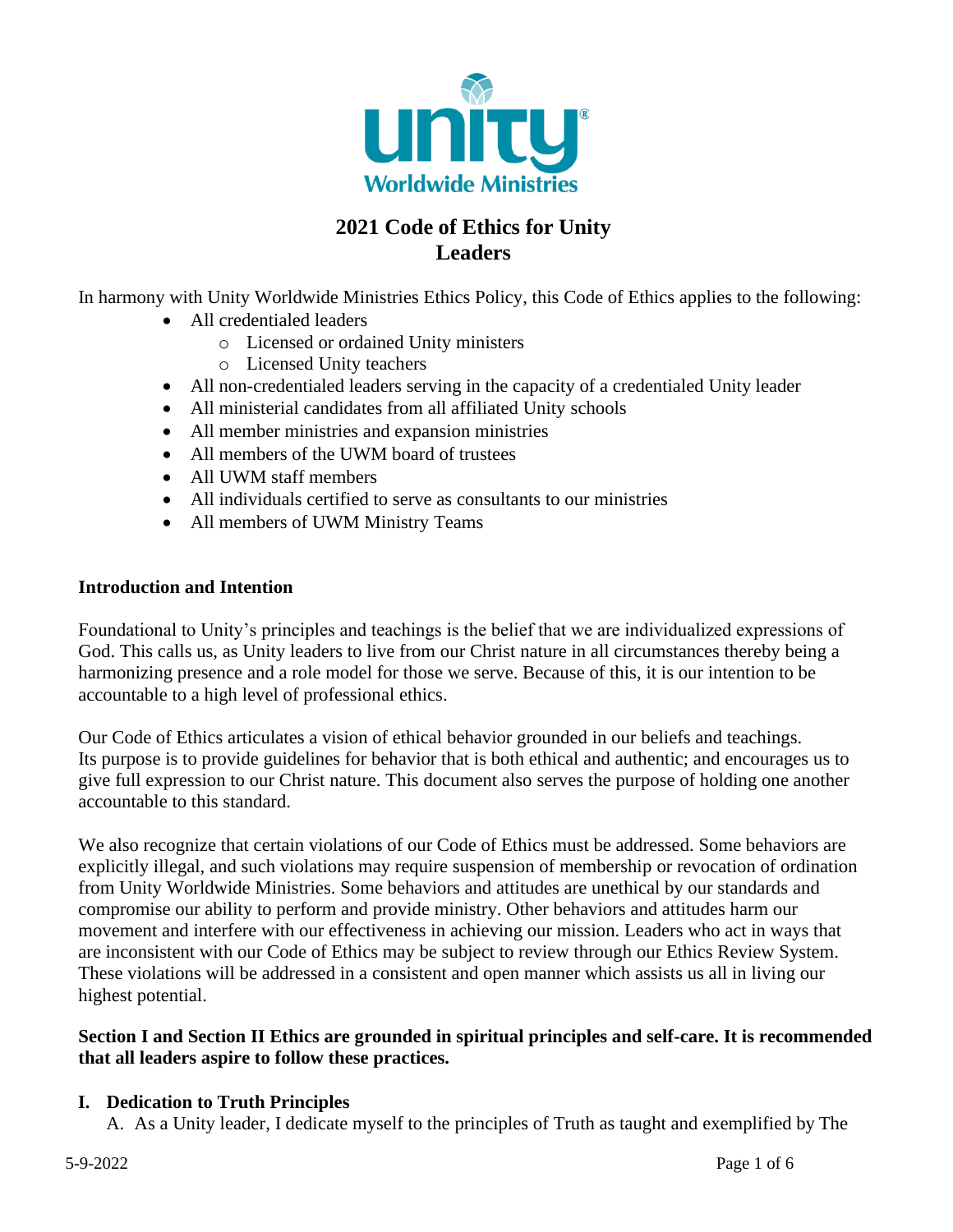Christ and interpreted by Unity Worldwide Ministries [UWM], including:

- 1. God is Absolute good, everywhere present.
- 2. Every human being is an expression of the Divine; the Christ spirit, by whatever name, indwells all people. Their very essence is of God, and therefore they are also inherently good.
- 3. Human beings create their experience by the activity of their thinking. Everything in the manifest realm has its beginning in thought.
- 4. Prayer is creative thinking that heightens the connection with God-Mind and therefore brings forth wisdom, healing, prosperity, and everything good.
- 5. Knowing and understanding the laws of life, also called Truth, are not enough. A person must also live the truth that they know.
- B. I look to the indwelling Christ for inspiration, to guide, govern, and prosper me.
- C. I will, to the best of my understanding and ability, demonstrate Truth in my personal and professional life.
- D. I believe in the power of prayer.

## **II. The Relationship to Self – Self Care**

- A. I will articulate an awareness of the need for self-care by designing, implementing, and maintaining a plan for my life of regular renewal.
- B. I will care for my body with good nutrition and exercise and express an awareness for the need of physical self-care.
- C. I can say yes and am able to say no in order to prevent burnout by identifying strategies and taking action to avoid this condition.
- D. Leading by my strengths, I model and teach self-care and living a balanced life.
- E. I am comfortable asking for help when I recognize the need, and model and teach the value in doing so.
- F. I balance work, relationships, and recreation by developing and implementing a plan for balanced living; maintaining adjustments as required in any balancing practice.
- G. I exhibit a mindset of ongoing renewal and conscious evolution by developing, implementing, and maintaining an ongoing program of spiritual growth.
- H. I will keep in mind that the welfare of the ministry is paramount. Should I experience any personal crisis, the consequences of which could affect the ministry, I will confer with my board of trustees and a representative of Unity Worldwide Ministries. I may also choose to seek counseling or confer with colleagues.

See "Appendix Self-Care Standards and Rubrics" for further details applied to this section.

NOTE: Increasing virtual accessibility makes defining ministries only by geographical space obsolete and necessitates a higher call to *professional courtesy* rather than solely relying on ethics "rules."

## **Sections III through Section VII relate to standards of behaviors all are expected to demonstrate. Failure to do so could result in a review through the Ethics Review System.**

# **III. The Leader's Relationship with Others**

The ministerial relationship pre-supposes certain role expectations; the credentialed leader is expected to make available certain resources, talents, knowledge, and expertise which will serve the best interests of the ministry.

A. The role of leader carries with it authority and power. I will fulfill my responsibility and use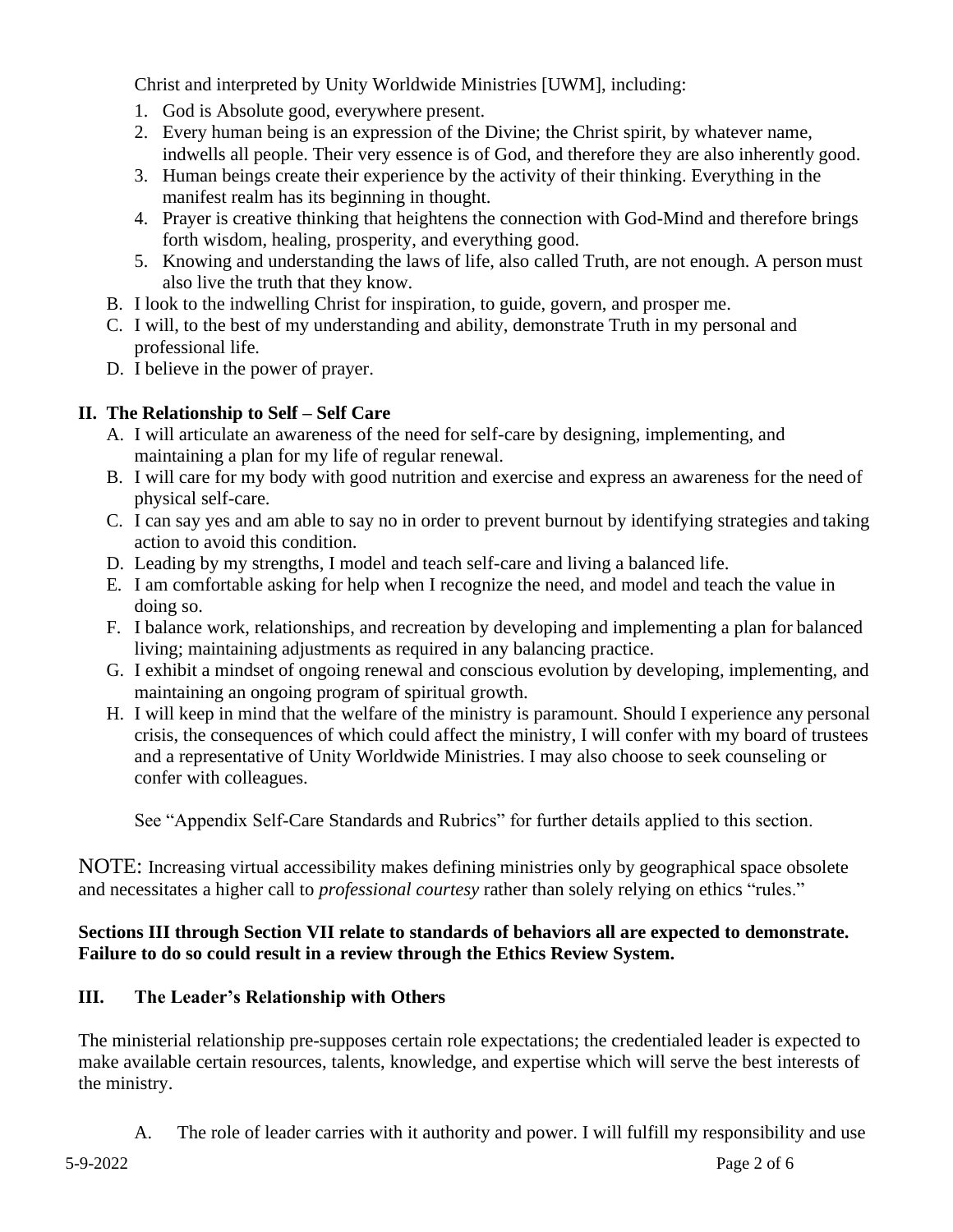this power to benefit the people who call upon me for service. I will offer acceptance and support to all people with whom I have contact regardless of age, race, socio-economic status, creed, nationality, gender, gender identity, or sexual orientation. When people are angry, critical, or unkind, I will respond compassionately.

- B. I will conduct my work, private and public, after the standards and in accord with the teachings and ideals of Unity World Headquarters at Unity Village and Unity Worldwide Ministries without competition and contention, realizing that the more truly I practice the Principles of Unity, the greater will be the good to each and all immediately concerned, and to the community at large.
- C. I will maintain the boundaries of the leader's relationship, realizing that crossing boundaries is a betrayal of trust. In honor of that trust, I will not exploit nor violate the emotional, spiritual, or physical well-being of people who come to me for help or over whom I have any kind of authority. I will not use my authority to defame or manipulate individuals or groups, or foster division within the ministry. I will not create or cultivate dependencies. I will avoid situations and relationships which could impair my professional judgment or compromise the integrity of the ministry. I will not exploit situations or relationships for personal gain.
- D. As a leader, I shall work within my professional qualifications and limitations. People with needs beyond my expertise shall be referred to a qualified professional.
- E. Confidentiality:
	- 1. I am honor bound to hold sacred all confidences reposed in me, except if a confidence reveals that the person confiding may pose a threat to self or others; I will abide by law mandating or authorizing reporting to agencies. In addition, where law shields from liability voluntary disclosure of suspected possible child abuse, elder abuse, dependent adult abuse, or animal abuse, I will make a good faith report of such abuse to the appropriate agencies whether or not reporting is mandated by law.
	- 2. I will never mention, without permission, either privately or publicly, the name, residence, or locality of any person under treatment in the past or present in illustration or verification of Truth principles.
	- 3. I will not use privileged information for personal gain.
- F. I will refrain from sexual contact and/or sexualized behavior with a congregant, client, or employee with whom I have a professional and/or pastoral relationship, realizing it is unethical and is deemed sexual misconduct. (Sexual misconduct involving sexual abuse and/or sexualizing a professional relationship is defined as sexual activity or contact, not limited to sexual intercourse.) [Refer to Unity Worldwide Ministries [Sexual Conduct Policy.](https://www.unityworldwideministries.org/sexual-conduct-policy)]
- G. I believe that more is taught by what a leader is than what they say. Therefore, I will seek to keep my morals above reproach. I will exercise good judgment in regard to my social conduct. My relationships will be such as to command only the highest respect. I am conscious of the fact that to be pure in heart is to be pure in conduct also.

#### **IV. Relating to Unity Ministers, Credentialed Leaders, Spiritual Leaders, Ministry Coordinators and Lay Leaders**

- A. I will hold all leaders in esteem and respectful regard, and use all rightful means to protect the personal and professional honor of all other credentialed or lay leaders.
	- 1. I will honor & support the work of other credentialed or lay leaders.
		- a. I will refrain from conversations with member(s) of another community that undermine the decisions or actions of the ministry's leadership. Should members of that community come to me for opinions, input, or advice about their ministry, I will encourage them to talk to the ministry's leadership.
		- b. I will reach out to the Regional Representative or the UWM Managing Director to process concerns I might have about the leadership of another ministry.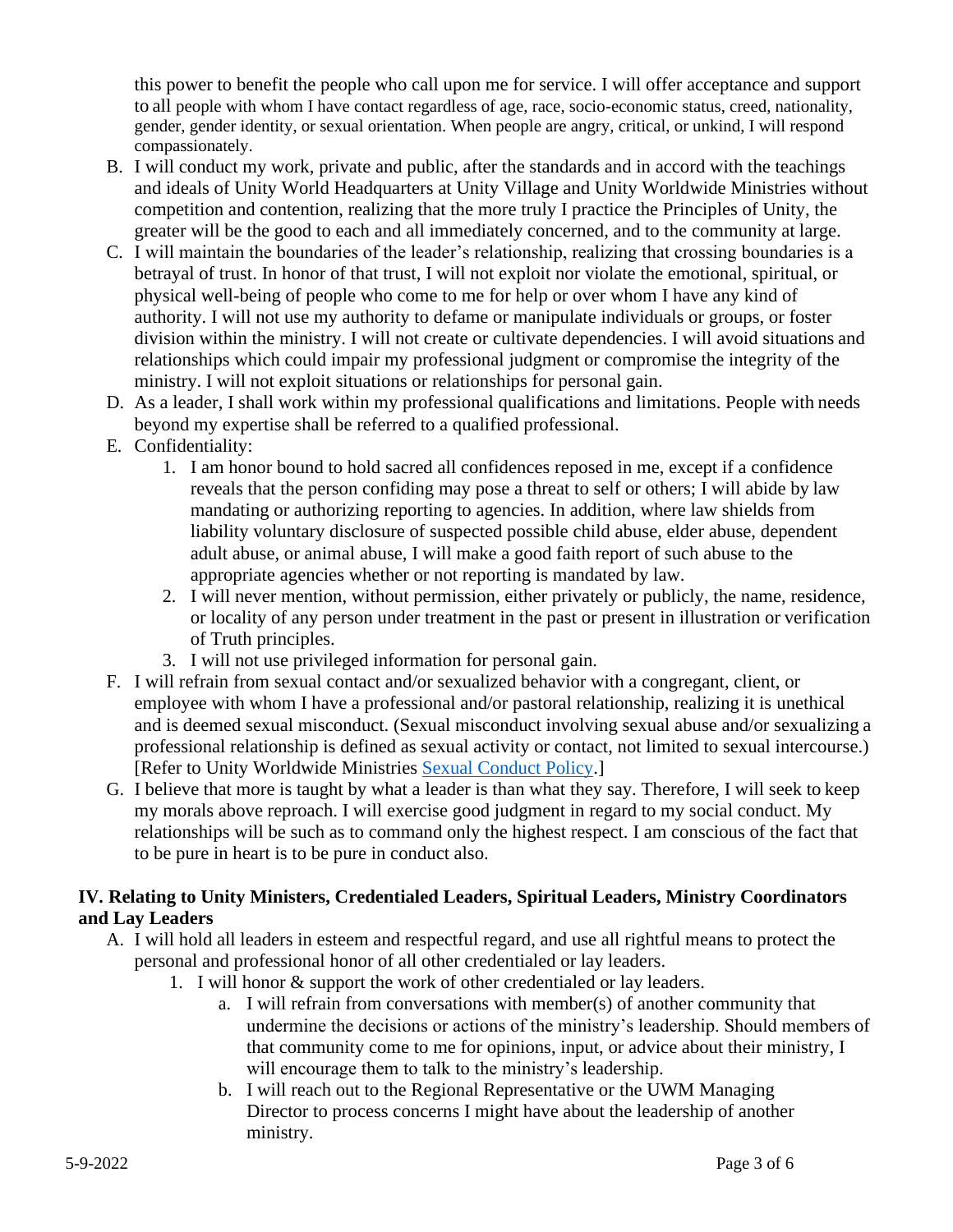- c. I will provide cooperative assistance to other leaders as they endeavor to do ministry or serve on a ministry team.
- 2. When assuming the leadership of an established ministry as a credentialed, lay, or Board of Trustees/Directors leader, I will avoid criticism of the former leadership or their work. In those rare times when an ethical lapse by a prior ministry's leadership has occurred, I will be truthful and compassionate while maintaining confidentiality.
- 3. After leaving a ministry I will relinquish my work with that ministry. I will modify my relations with members of that ministry to support the highest interest of the current Unity ministry and its leadership.
	- a. I will not directly participate in that ministry in any way without the approval of the ministry's current credentialed leader (or leadership team in the absence of a credentialed leader).
	- b. I will refrain from actively soliciting the participation of this ministry's membersin any new ministry endeavors I begin without the permission of the current credentialed leader (or leadership team in the absence of a credentialed leader).
- 4. When I am disturbed by the activities of another credentialed or lay leader:
	- a. I will communicate directly with that leader.
	- b. If necessary, I will consult with my Regional Representative and/or the UWM Managing Director.
	- c. I will hold the situation in prayer.
	- d. If guided, I will file an Ethics Review System complaint.
- 5. When I am disturbed by the activities of another Unity ministry:
	- a. I will communicate with the appropriate leaders of the ministry.
	- b. If necessary, I will consult with my Regional Representative and/or the UWM Managing Director.
	- c. I will hold the situation in prayer.
	- d. If guided, I will file an Ethics Review System complaint.
- B. As an assistant or associate minister or a licensed Unity teacher:
	- 1. I will give the senior credentialed leader full support and cooperation.
	- 2. I will not criticize the credentialed leader in any way or discuss the credentialed leader in a negative way with any ministry member, board member, or person outside the ministry.
	- 3. If a problem arises:
		- a. I will discuss it directly with the senior credentialed leader.
		- b. In cases of perceived violations of the Code of Ethics, I will consult with my Regional Representative and/or the UWM Managing Director.
		- c. If guided, I will file an Ethics Review System complaint.
- C. Ethics Review System members and relevant Unity Worldwide Ministries staff must be able to speak frankly about ethical violations in Ethics Review System reviews, in Ethics Review System training, and in evaluations of the Code of Ethics. Performing these activities is not to be construed as a violation of the Code of Ethics; nor is engaging in communications with the Ethics Review Team about a credentialed or lay leader when a review is in process to be construed as a violation of the Code of Ethics.

# **V. Relating to Ministries**

- A. I will not directly attempt to draw members or congregants away from any other established ministry or group without the permission of the ministry leadership.
- B. I will not use a ministry for personal gain. Any funds or assets that have been raised in the name of a Unity ministry will be registered in the name of that ministry and not in the name of an individual. I will not mishandle funds or give the appearance of mishandling funds.

5-9-2022 Page 4 of 6 C. I will be ethical and respectful in my conduct and attitude toward other ministries or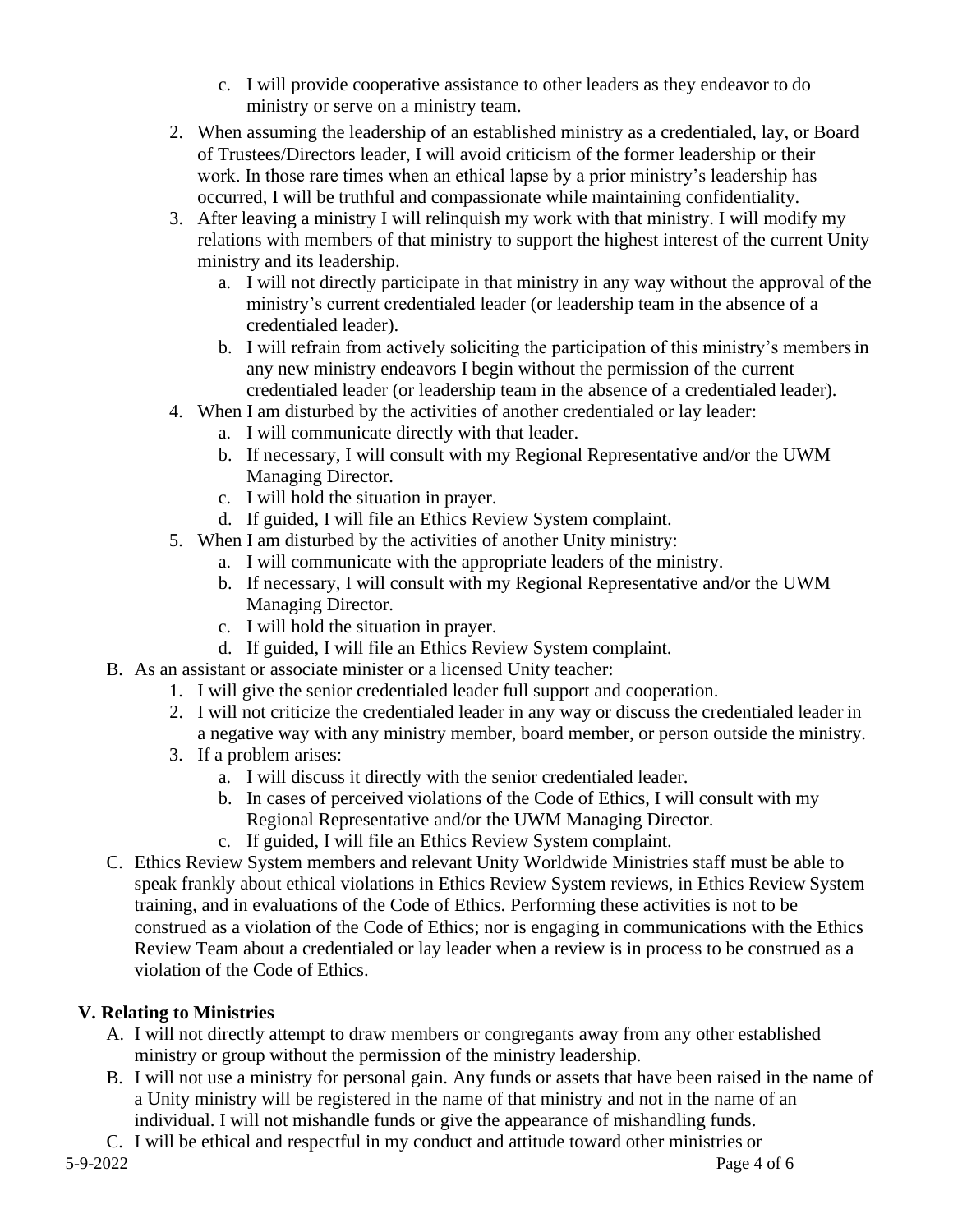denominations, organizations, and metaphysical groups.

### **VI. Relating to Our Unity Worldwide Ministries**

- A. I will first seek the full approval of Unity Worldwide Ministries before initiating a Unity ministry (church or alternative).
- B. I will work in harmony and accord with Unity Worldwide Ministries.
- C. I will, to the best of my ability, communicate and embody the Unity Worldwide Ministries' values, mission, vision, and goals.
- D. I will adhere to the policies and bylaws of Unity Worldwide Ministries.

## **VII. My Pledge**

I sincerely devote myself to living in accord with this Code in letter and in spirit. I recognize our Unity Worldwide Ministries and this Code of Ethics as a framework in which I individually agree to function. I recognize that such an agreement augments our mutual and individual effectiveness.

\_\_\_\_\_\_\_\_\_\_\_\_\_\_\_\_\_\_\_\_\_\_\_\_\_\_\_\_\_\_\_\_\_\_\_\_ \_\_\_\_\_\_\_\_\_\_\_\_\_\_\_\_\_\_\_\_\_\_\_\_\_\_\_\_\_\_\_\_\_\_\_

\_\_\_\_\_\_\_\_\_\_\_\_\_\_\_\_\_\_\_\_\_\_\_\_\_\_\_\_\_\_\_\_\_\_\_\_

(signature) (printed name)

(date)